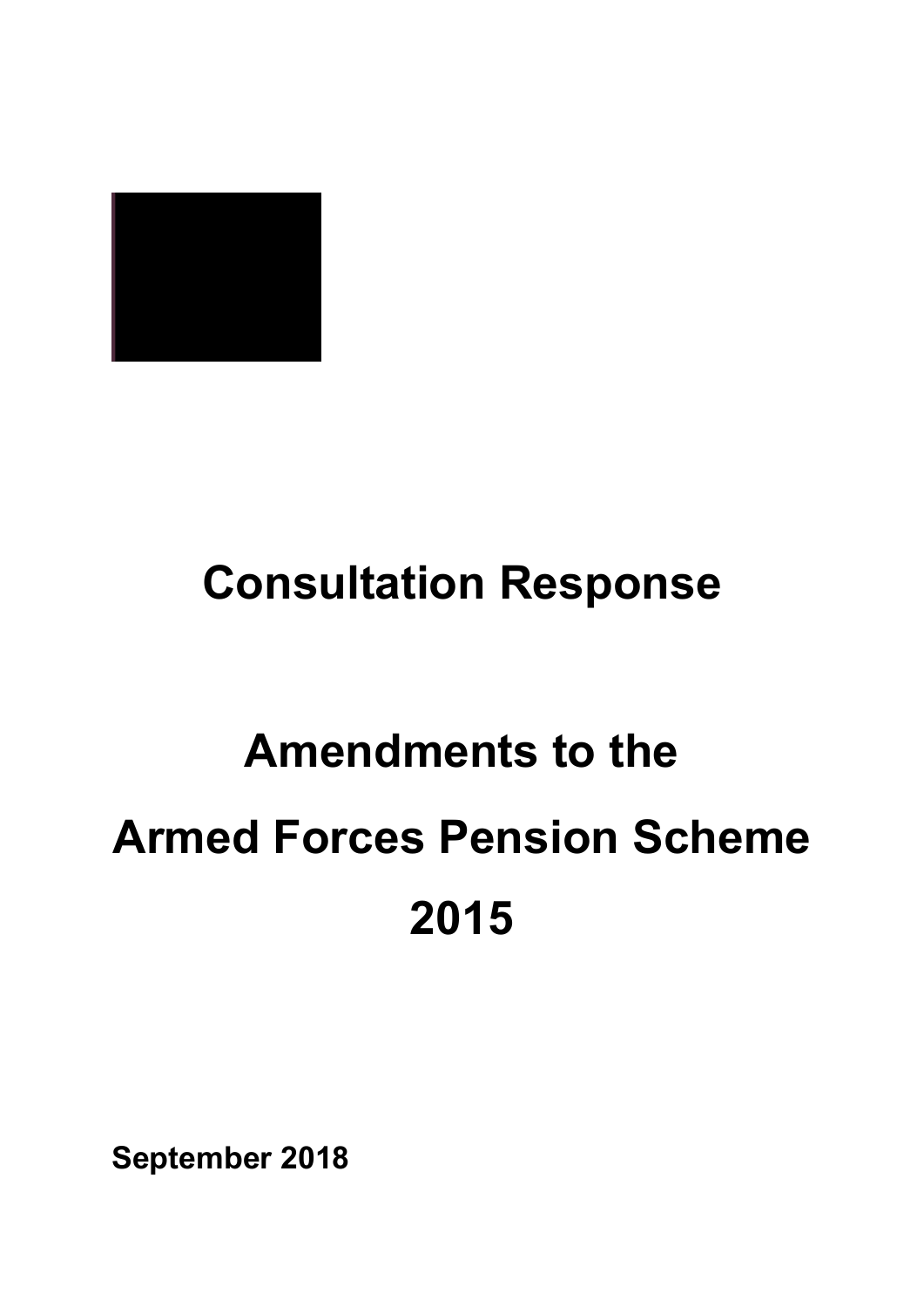### **CONTENTS**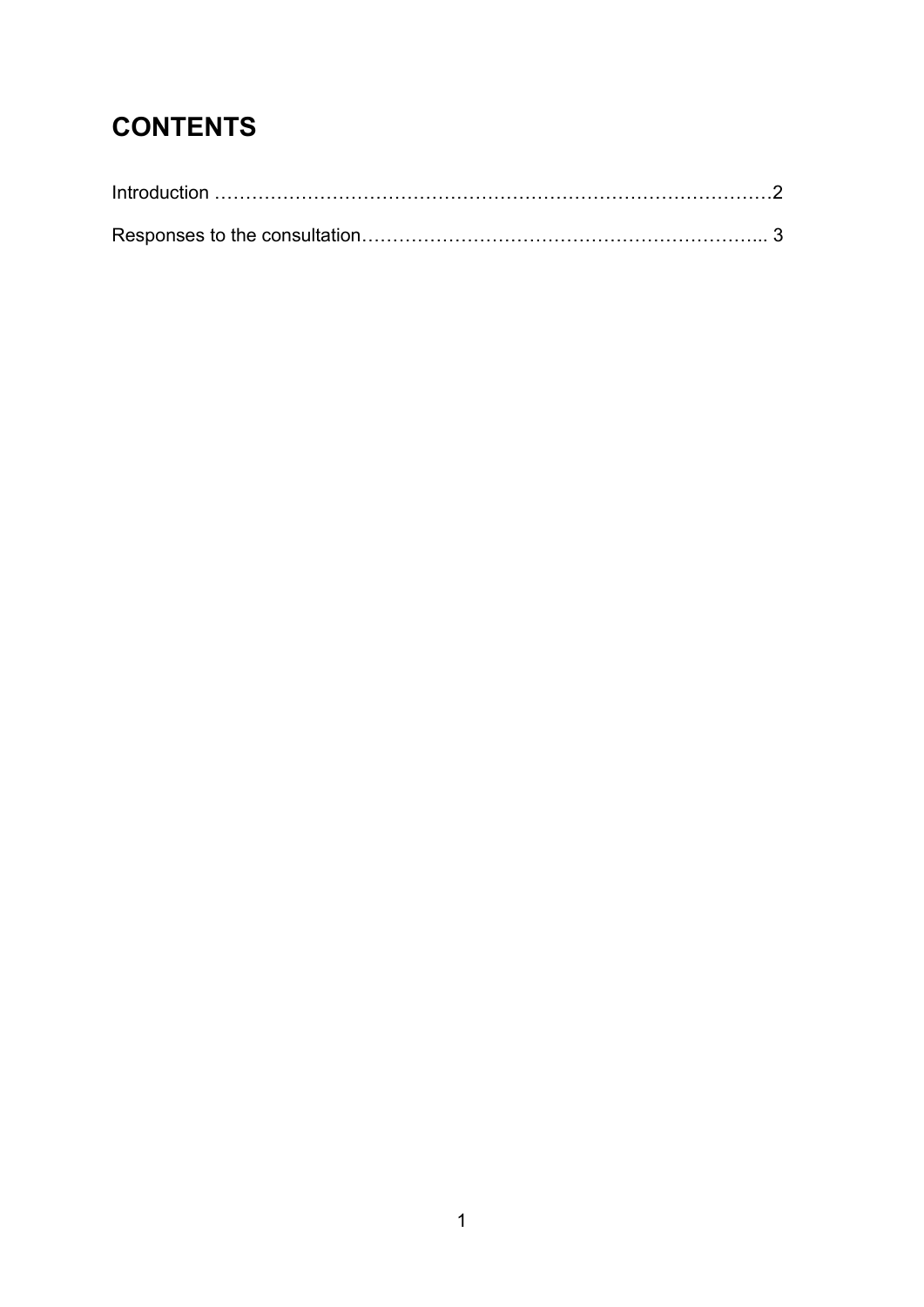#### **INTRODUCTION**

1. In June 2018, the Ministry of Defence launched a four-week public consultation on two proposed amendments to the Armed Forces Pension Scheme 2015 (AFPS15).

2. The Ministry of Defence periodically makes changes to the AFPS15 to ensure the effective performance of the Scheme. The consultation outlined the changes we propose making to the death benefit nomination process and correcting an administrative error in the Scheme rules.

3. The consultation closed on 27 July 2018. We received responses from:

- The Forces Pension Society
- The Royal British Legion
- The White Ensign Association

4. All were broadly supportive of the amendments proposed, though two responses suggested ways in which they could be strengthened. A summary of the responses received and the Government's response is set out in the following pages.